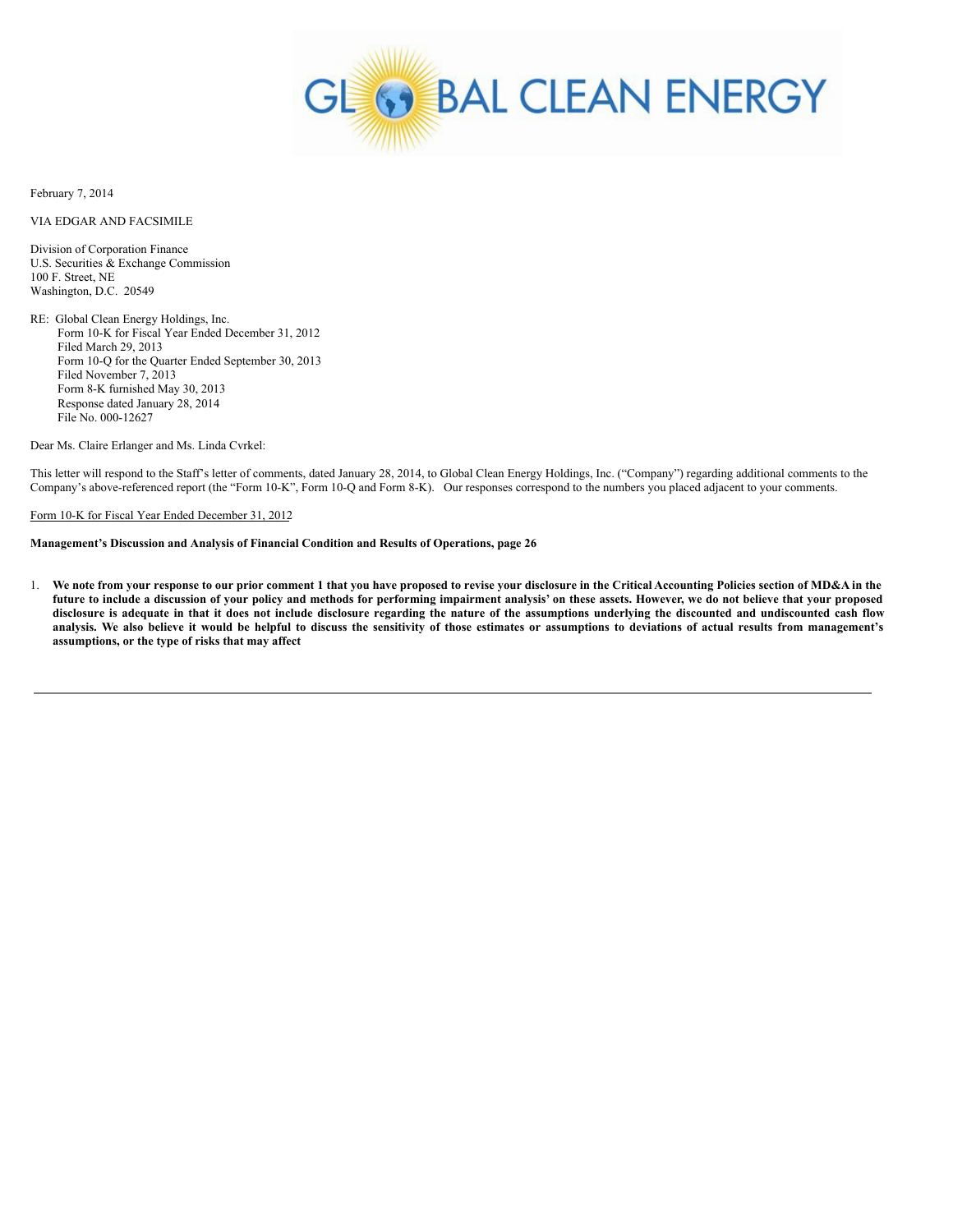

#### the result of your impairment analysis. Please revise accordingly. Refer to SEC Interpretive Release No. 33-8350 (i.e. FR-72).

We will add the following discussion related to our impairment analysis with our next period report: "The Company evaluates its property and equipment and other long-lived assets for impairment based on its classification as a) held for sale or b) to be held and used. Several criteria must be met before an asset is classified as held for sale, including that management with the appropriate authority commits to a plan to sell the asset at a reasonable price in relation to its fair value and is actively seeking a buyer. For assets held for sale, the Company recognizes the asset at the lower of carrying value or fair market value less costs to sell, as estimated based on comparable asset sales, offers received, or a discounted cash flow model. For assets to be held and used, the Company reviews for impairment whenever indicators of impairment exist. The Company then compares the estimated future cash flows, at an average growth rate of 43%, of the asset, on an undiscounted basis, to the carrying value of the asset. If the undiscounted cash flows exceed the carrying value, no impairment is indicated. If the undiscounted cash flows do not exceed the carrying value, then an impairment is recorded based on the fair value of the asset, typically measured using a discounted cash flow model with a discount rate of 50%. The projected cash flows used in the companies impairment test is over a 5 year period using approved forecasts. The company's assumptions related to the growth rate and the cash flow discount rate is management's estimates based on historical trends in the farm development and growth in the yield from the trees. There is a high risk the actual results will be much less than management's assumptions used in the impairment test. Many factors, such as the weather, pest and disease control can cause the company's future cash flows to be less than expected. See additional risk factors in Item 1A - "Risk Factors" above.

If an asset is still under development, future cash flows include remaining construction costs. All recognized impairment losses, whether for assets held for sale or assets to be held and used, are recorded as operating expenses. See Note 1 for information on recorded impairment charges."

We have revised the above disclosure to include additional discussion on the discounted cash flows, growth rates, sensitivity and risks of managements assumptions based on your requests above.

## **Notes to the Financial Statements**

**Note 1. History and Basis of Presentation, page F-8**

## **Principles of Consolidation, page F-8**

2. We note from your response to our prior comment 3 that your analysis concluded that you are the primary beneficiary of GCE Mexico, and its Mexican subsidiaries. However, we do not believe that your disclosure in the notes to the financial statements appropriately discloses your methodology for determining why you are considered the primary beneficiary of these entities as required by ASC 810-10-50-12a. Please revise accordingly. As part of your revised disclosures, please ensure that your financial statements explain why you believe that the Company will receive the largest share of these entities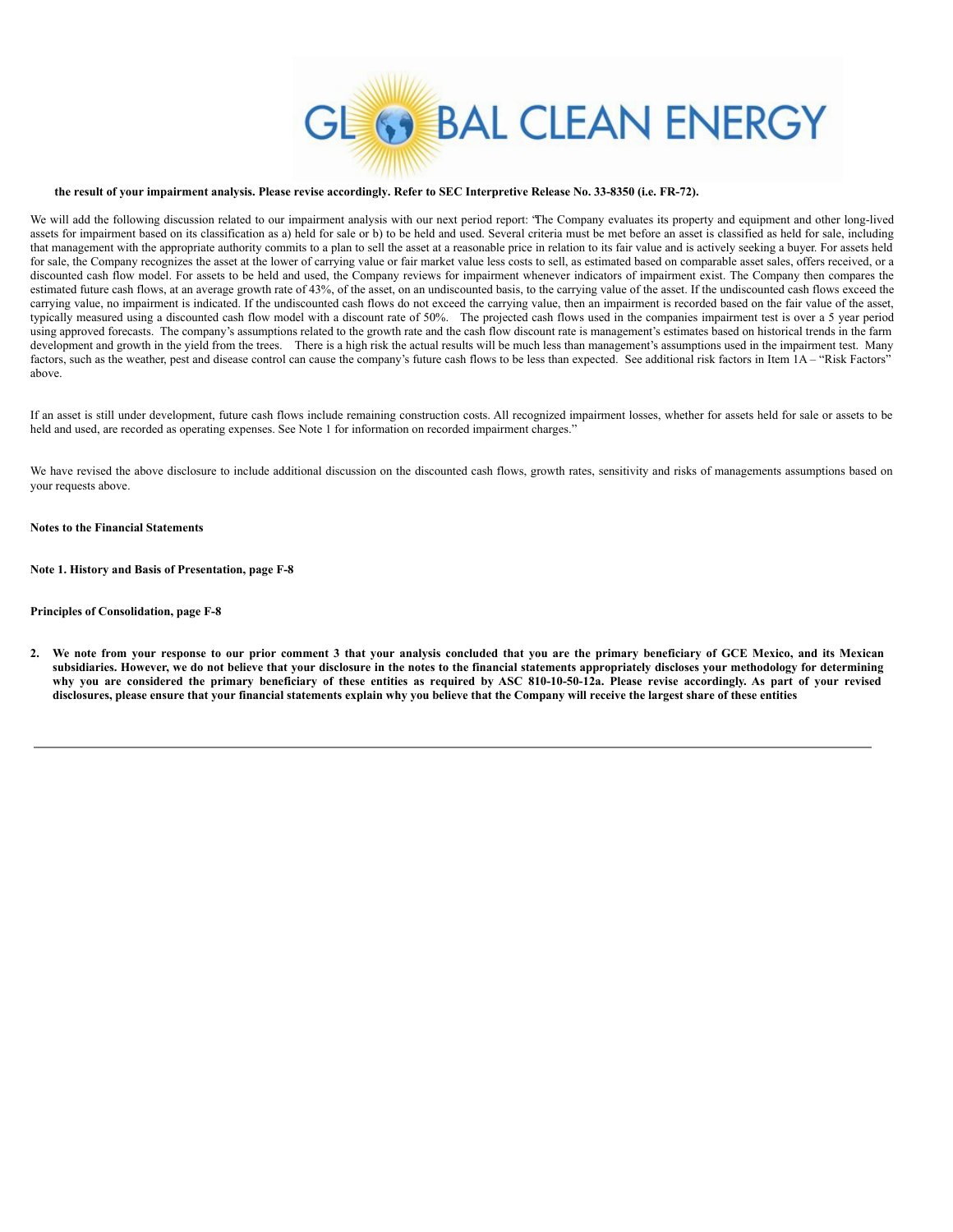

## **future profits on a long-term basis as you have explained in your prior correspondence with the staff.**

We will add to our disclosure in our next period report the following discussion;

Under ASC 810-10 the Primary Beneficiary is the party that has both of the following:

1. The power to make decisions regarding the activities that most significantly impact the success of the VIE, and

2. The obligation to absorb losses or rights to receive benefits of the entity that could potentially be significant to the VIE.

When multiple parties make decisions over different activities of the entity, only the party with power to direct the activities that most significantly impacts the entity's economic performance will have satisfied the first condition. GCEH exercises complete operational control over GCE Mexico and its subsidiaries, as these rights were specifically granted to GCEH under the LLC Agreement.

GCEH satisfies the second condition because as owner of a 50% profits interest, GCEH is expected to receive the benefits or largest amounts of profits and cash distributions allocated by GCE Mexico. The partners' right to receive a preferred return on their investment does not qualify as a "right to receive residual returns" of GCE Mexico.

The guidance also states that "in a multi-tiered legal-entity structure, a reporting entity should generally begin its evaluation at the lowest-level entity. Each entity within the structure should then be evaluated on a consolidated basis. The attributes and variable interests of the underlying consolidated entities become those of the parent company upon consolidation".

GCE Mexico holds, directly, 99% of the voting interest in the subsidiaries pursuant to the Agency Agreement. GCEH's rights as Manager of GCE Mexico and as the sole Director of the subsidiaries enables GCEH to conclude that these powers, together with the 50% membership interest in GCE Mexico, gives GCEH a controlling financial interest and therefore is the primary beneficiary.

### **Note 4. Investment Held for Sale, page F-15**

3. We note from your response to our prior comment 7 that you carried your TAL Investment Held for Sale at the cost value as of December 31, 2012. Please explain to us why you believe that your accounting for this investment was appropriate and in accordance with ASC 360-10-35-43. As part of your response, please tell us if the cost value was less than fair value less cost to sell. Additionally, if cost was lower than the estimated fair value less costs to sell at December 31, 2012, please explain **why the Company recognized a loss of \$179,406 when this investment was sold in May 2013.**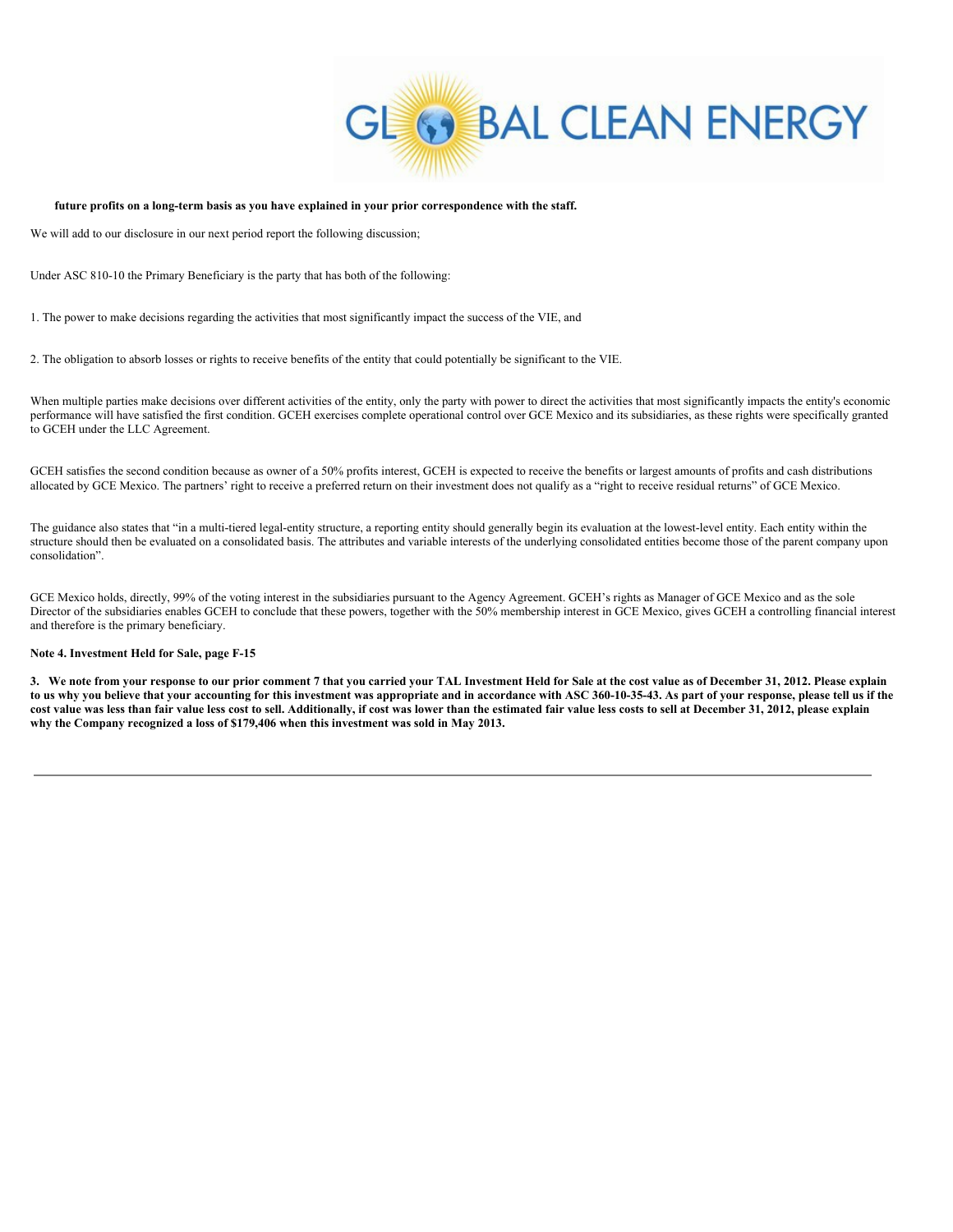

FASB ASC paragraph 360-10-35-43 requires the asset to be valued at the lower of carrying amount or fair value less cost to sell in order to be classified as "held for sale."We believed the investment was appropriately carried at cost, at the 2012 year end. We had comparable sale prices, averaging at approximately \$818,000, from other properties in the Belize area which considerably exceeded our carrying amount. As both the Company and the holders of the promissory notes owed to the former shareholders of the company Technology Alternatives, Limited (TAL) were in a hurry to close a sale of the investment, we agreed to sell the land at a discounted sales price. That is why we ended up with a loss when we sold in May 2013.

#### **Form 10-Q for the Quarter Ended September 30, 2013 Statements of Operations**

4. We note from your response to our prior comment 10 that the Belizean land was no longer being used in operations and the loss from sale should not be included in the operations loss. However, we believe that under the guidance in ASC 360-10-45, unless it meets the criteria for a component of an entity and is presented as discontinued operations, we believe that the loss from the sale should be presented as part of operating loss. See ASC 360-10-45-5. Please revise accordingly.

We will revise accordingly in our next period filing.

5. Also, we note from your response to our prior comment that the loss from sale of investment held for sale is a separate line item and is not being included in the gain on debt extinguishment. Please tell us the amount of the gain on debt extinguishment that was recognized in the statement of operations for the nine months ended September 30, 2013 related to the sale of the land related to TAL, and tell us the line item in the statement of operations where this gain is recognized. Please note that your disclosure in Note 3 indicates that the related gain on forgiveness is included in Loss on Sale of Investment Held for Sale on the **statement of operations. Please advise and revise accordingly.**

To add clarification; The Gain on forgiveness was netted in our calculations for the Loss on Sale of Investment as the debt would not have been forgiven if the investment has not been sold. In other words, the debt forgiveness was conditional upon the sale of the investment.

# **Report on Form 8-K/A dated March 12, 2013 filed May 30, 2013 Exhibit 23.1**

6. We note that the consent of the independent registered public accounting firm included as exhibit 23.1 to your report on Form 8-K is dated March 31, 2013 and is **dated prior to the date of the related audit report which is dated**